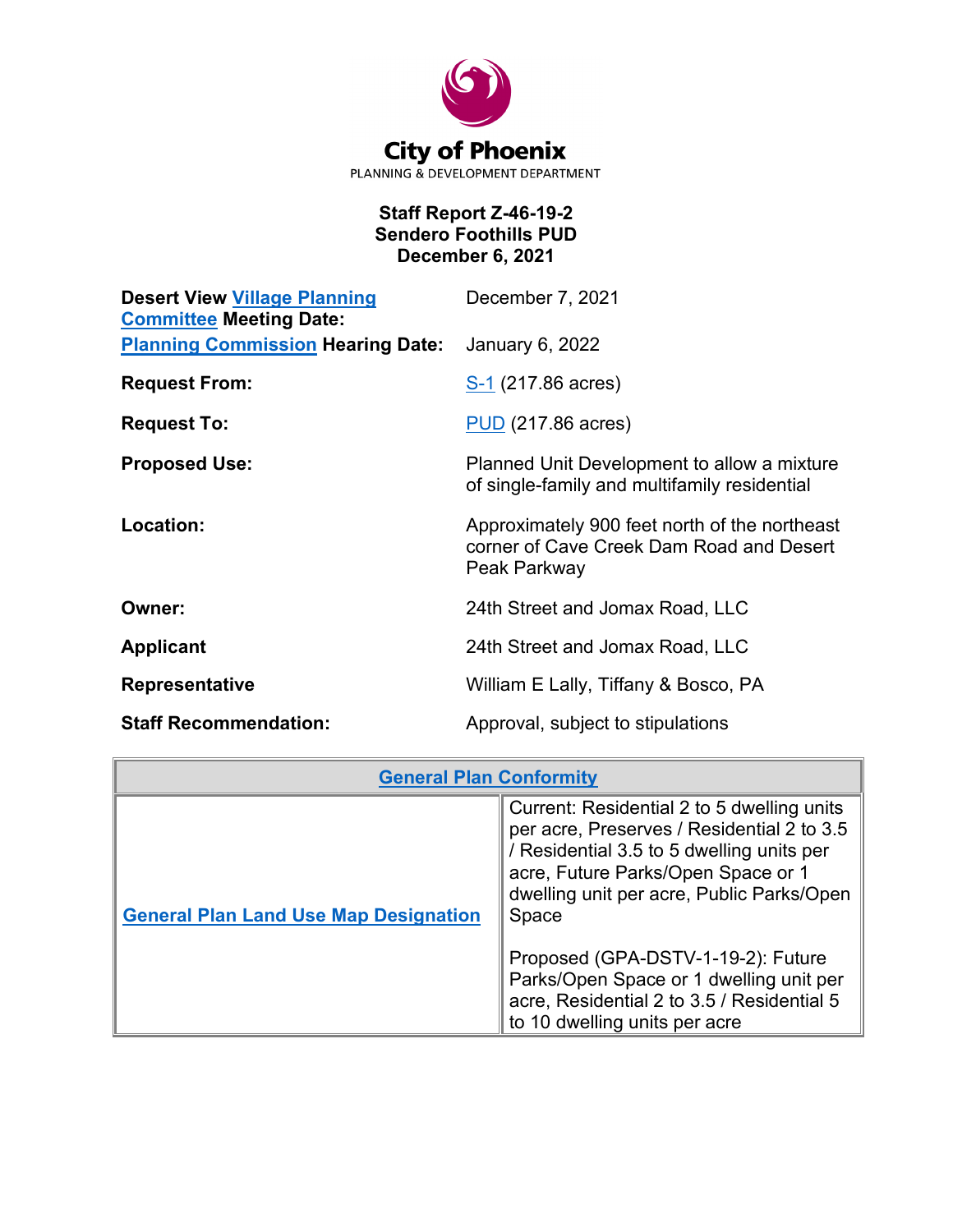Staff Report: Z-46-19-2 December 6, 2021 Page 2 of 19

| <b>Street Map</b><br><b>Classification</b>                                                                                                                                                                                                                                                                                                                                                                                                                                                                                                                                                                                                                                                                                  | Street access to the site will be determined prior to the<br>development of the site. |  |
|-----------------------------------------------------------------------------------------------------------------------------------------------------------------------------------------------------------------------------------------------------------------------------------------------------------------------------------------------------------------------------------------------------------------------------------------------------------------------------------------------------------------------------------------------------------------------------------------------------------------------------------------------------------------------------------------------------------------------------|---------------------------------------------------------------------------------------|--|
| CONNECT PEOPLE & PLACES CORE VALUE; OPPORTUNITY SITES; LAND USE<br>PRINCIPLE: Support reasonable levels of increased intensity, respectful of local<br>conditions and surrounding neighborhoods.                                                                                                                                                                                                                                                                                                                                                                                                                                                                                                                            |                                                                                       |  |
| The proposed development creates a residential community consistent in scale, design,<br>and appearance to recent developments in the surrounding area. The companion case,<br>GPA-DSTV-19-2, will preserve the majority of the site as open space and allow for an<br>increase in intensity along the remaining portion of the site. Z-46-19-2, proposes to<br>donate a minimum of 120 acres to the City's Parks and Recreation Department as an<br>addition to the Phoenix Mountain Preserve or a desert park. The preservation of native<br>vegetation and protection of the character of the area is consistent with adjacent<br>residential developments which are in close proximity to various open and park spaces. |                                                                                       |  |
| CONNECT PEOPLE AND PLACES CORE VALUE; OPPORTUNITY SITES; LAND<br>USE PRINCIPLE: Promote and encourage compatible development and<br>redevelopment with a mix of housing types in neighborhoods close to<br>employment centers, commercial areas, and where transit or transportation<br>alternatives exist.                                                                                                                                                                                                                                                                                                                                                                                                                 |                                                                                       |  |
| The proposal will provide additional housing choices within approximately 0.85 miles of<br>Cave Creek Road. An increase in intensity on a portion of the site will support future<br>transit along Cave Creek Road and connect residents to existing and future<br>employment, housing, and services in the area.                                                                                                                                                                                                                                                                                                                                                                                                           |                                                                                       |  |
| <b>CELEBRATE OUR DIVERSE COMMUNITIES &amp; NEIGHBORHOODS CORE VALUE;</b><br>DIVERSE NEIGHBORHOODS; LAND USE PRINCIPLE: Include a mix of housing<br>types and densities where appropriate within each village that support a broad<br>range of lifestyles.                                                                                                                                                                                                                                                                                                                                                                                                                                                                   |                                                                                       |  |
| The proposed General Plan Land Use Map amendment and concurrent rezoning case<br>will allow for a mix of housing types and residential densities at the subject site. These<br>will be compatible in scale, design, and appearance to development in the surrounding<br>area. Furthermore, the diverse housing products will support a broad range of lifestyles<br>for Phoenix residents.                                                                                                                                                                                                                                                                                                                                  |                                                                                       |  |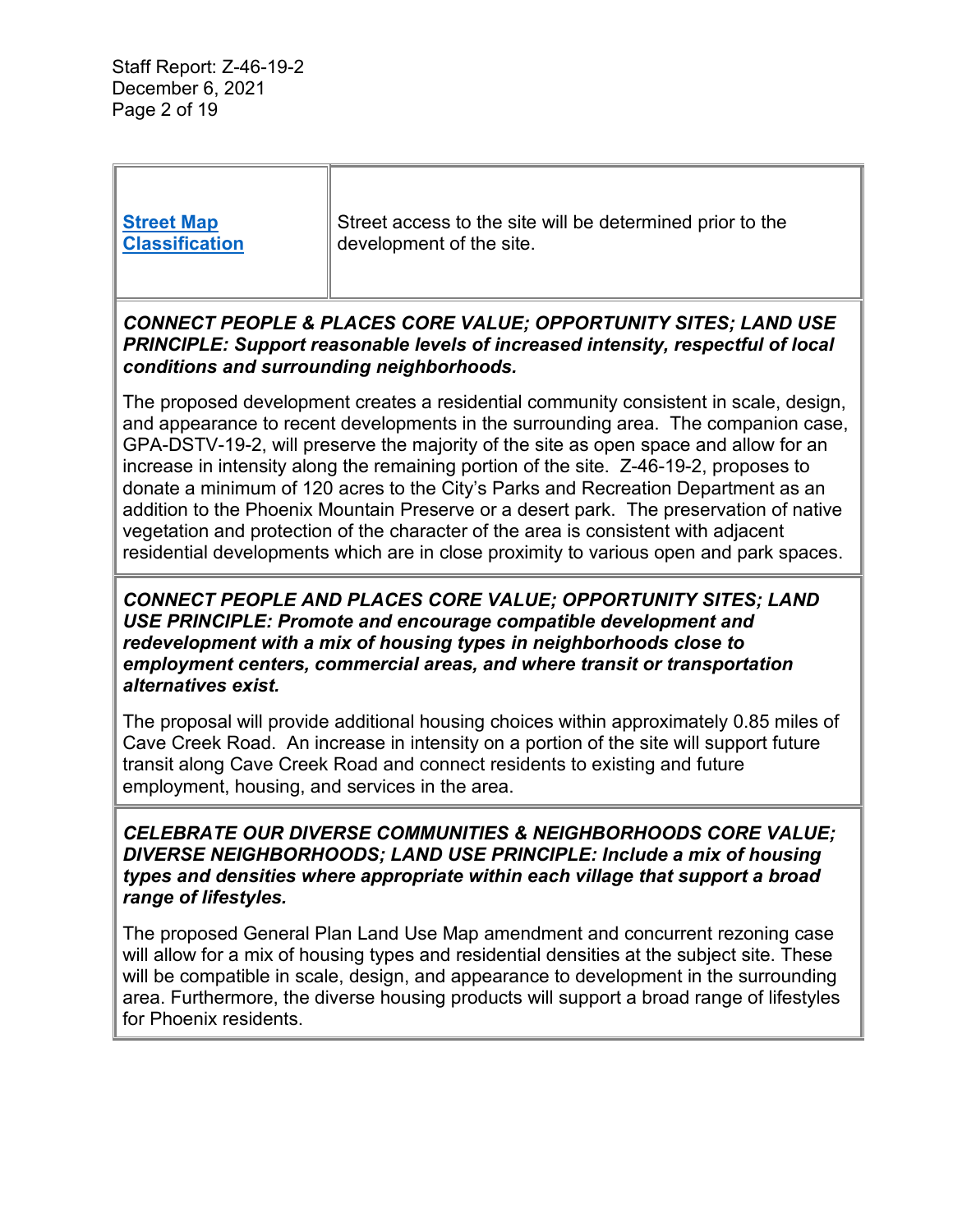#### *BUILD THE SUSTAINABLE DESERT CITY CORE VALUE; TREES & SHADE; DESIGN PRINCIPLE: Integrate trees and shade into the design of new development and redevelopment projects throughout Phoenix.*

The development proposes five-foot detached sidewalks with a five-foot landscaped area between the back of curb and sidewalk to allow for mature trees. This will help to minimize the urban heat island effect, improve thermal comfort, and encourage pedestrians to walk within the development.

## **Applicable Plans, Overlays, and Initiatives**

**[North Land Use Plan:](https://www.phoenix.gov/villagessite/Documents/pdd_pz_pdf_00087.pdf)** See Background Item No. 4.

**[Sonoran Preserve Master Plan:](https://www.phoenix.gov/parkssite/Documents/PKS_NRD/PKS_NRD_Sonoran_Preserve_1998_Plan.pdf)** See Background Item No. 5.

**[Tree and Shade Master Plan:](https://www.phoenix.gov/parks/parks/urban-forest/tree-and-shade)** See Background Item No. 14.

**Complete Streets [Guiding Principles:](https://www.phoenix.gov/streetssite/Documents/Complete_Streets_Principles_Ordinance.pdf)** See Background Item No. 15.

**[Comprehensive Bicycle Master Plan:](https://www.phoenix.gov/streetssite/Documents/Bicycle%20Master%20Plan/2014bikePHX_Final_web.pdf)** See Background Item No. 16.

**[Housing Phoenix:](https://www.phoenix.gov/housingsite/Documents/Final_Housing_Phx_Plan.pdf)** See Background Item No. 17.

**[Zero Waste PHX:](https://www.phoenix.gov/publicworks/reimagine)** See Background Item No. 18.

| <b>Surrounding Land Uses/Zoning</b> |                                                        |                    |
|-------------------------------------|--------------------------------------------------------|--------------------|
|                                     | <b>Land Use</b>                                        | <b>Zoning</b>      |
| <b>On Site</b>                      | Vacant                                                 | $S-1$              |
| <b>North</b>                        | <b>Cave Buttes Recreation</b><br>Area                  | $S-1$              |
| West                                | <b>Cave Buttes Recreation</b><br>Area, Cave Buttes Dam | $S-1$              |
| <b>East</b>                         | Vacant (State Trust<br>Land)                           | $S-1$              |
| <b>South</b>                        | Single-Family<br><b>Residential</b>                    | R <sub>1</sub> -18 |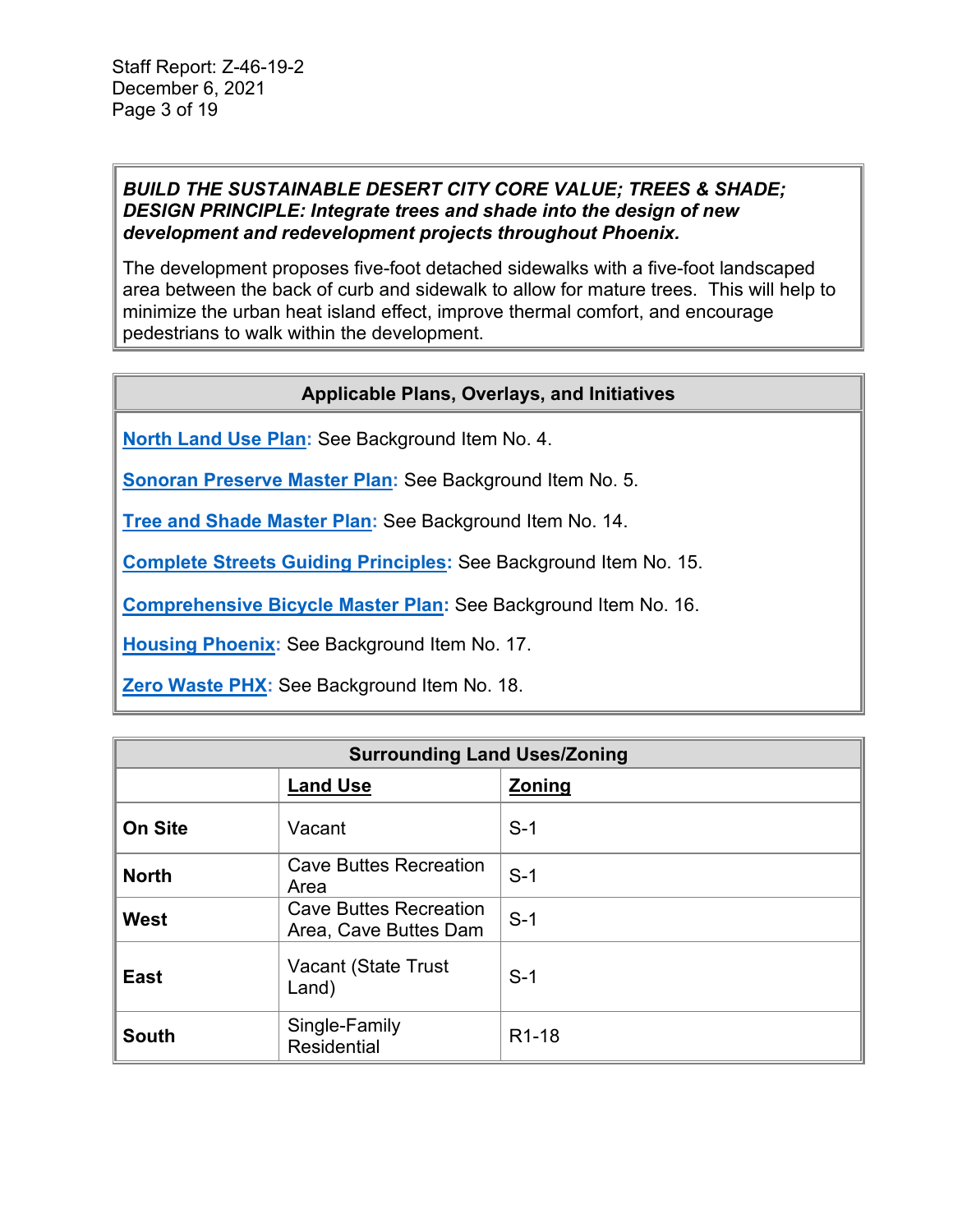Staff Report: Z-46-19-2 December 6, 2021 Page 4 of 19

## **Background/Issues/Analysis**

### REQUEST

1. This is a request to rezone a 217.86-gross acre site located approximately 900 feet north of the northeast corner of Cave Creek Dam Road and Desert Peak Parkway from S-1 (Ranch or Farm Residence) to PUD (Planned Unit Development) to allow a mixture of single-family and multifamily residential, not to exceed 250 units.



Zoning Sketch Map, Source: City of Phoenix Planning and Development Department

#### GENERAL PLAN LAND USE MAP DESIGNATIONS

2. The site has General Plan Land Use Map designations of Residential 2 to 5 dwelling units per acre (1.50 acres), Preserves / Residential 2 to 3.5 / Residential 3.5 to 5 dwelling units per acre (2.19 acres), Future Parks/Open Space or 1 dwelling unit per acre (201.01 acres), and Public Parks/Open Space (13.16 acres). The proposal is not consistent with these designations and, as the site exceeds 10 acres in size, the applicant has filed a General Plan Amendment, GPA-DSTV-1-19-2, as a companion case to this rezoning request. The GPA request is for Future Parks/Open Space or 1 dwelling unit per acre (122.42 acres) and Residential 2 to 3.5 dwelling units per acre / Residential 5 to 10 dwelling units per acre (95.44 acres).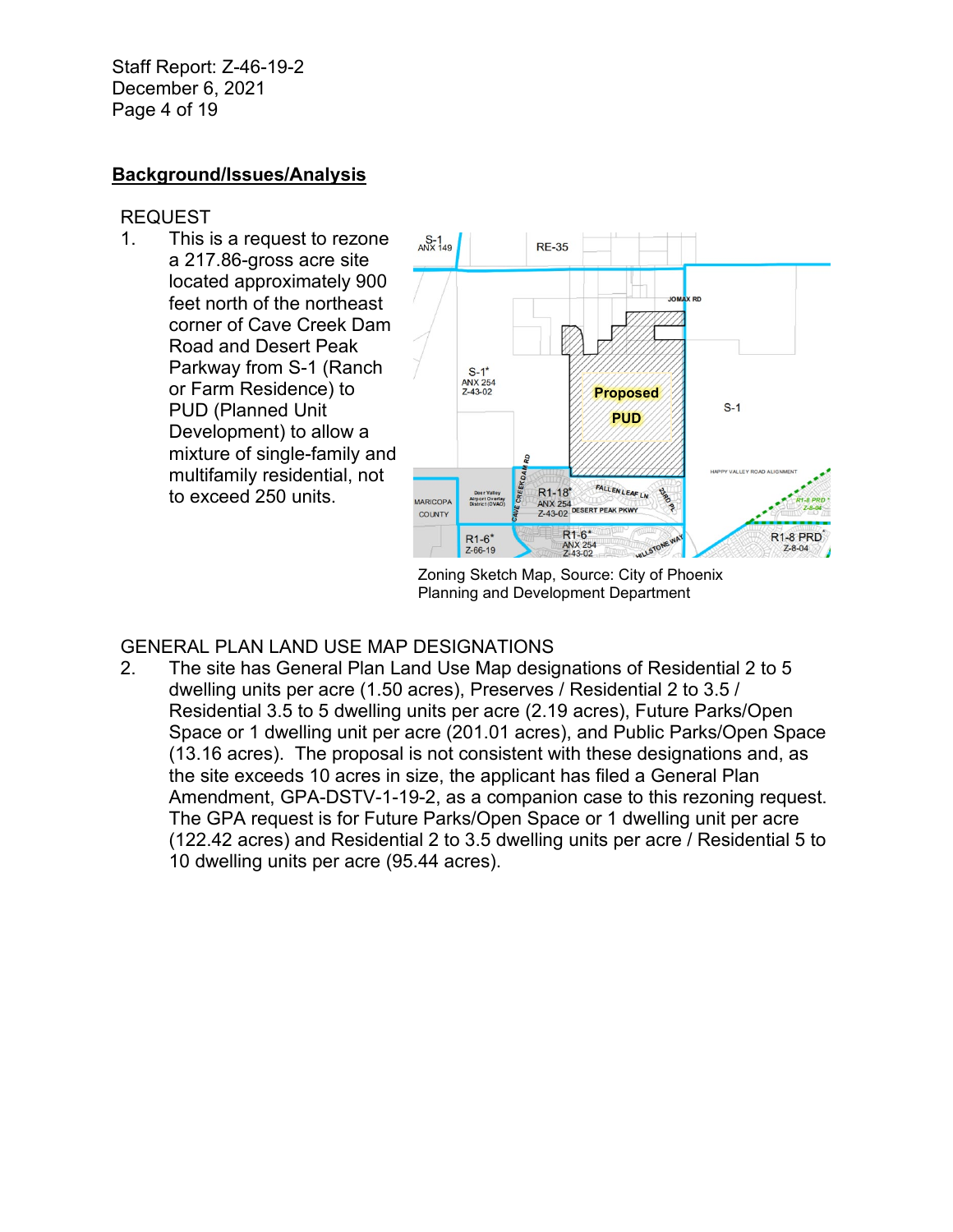Staff Report: Z-46-19-2 December 6, 2021 Page 5 of 19



Existing and Proposed General Land Use Designation Maps, Source: City of Phoenix Planning and Development Department

North of the northern boundary of the subject site, there are General Plan Land Use Map designation of Public Parks/Open Space.

East of the subject site, there are General Plan Land Use Map designations of Public Parks/Open Space, Future Parks/Open Space or 1 dwelling unit per acre, and Residential 2 to 5 dwelling units per acre.

South of the subject site, the General Plan Land Use Map designations are Preserves / Residential 2 to 3.5 / Residential 3.5 to 5 dwelling units per acre, Future Parks/Open Space or 1 dwelling unit per acre, and Residential 2 to 5 dwelling units per acre.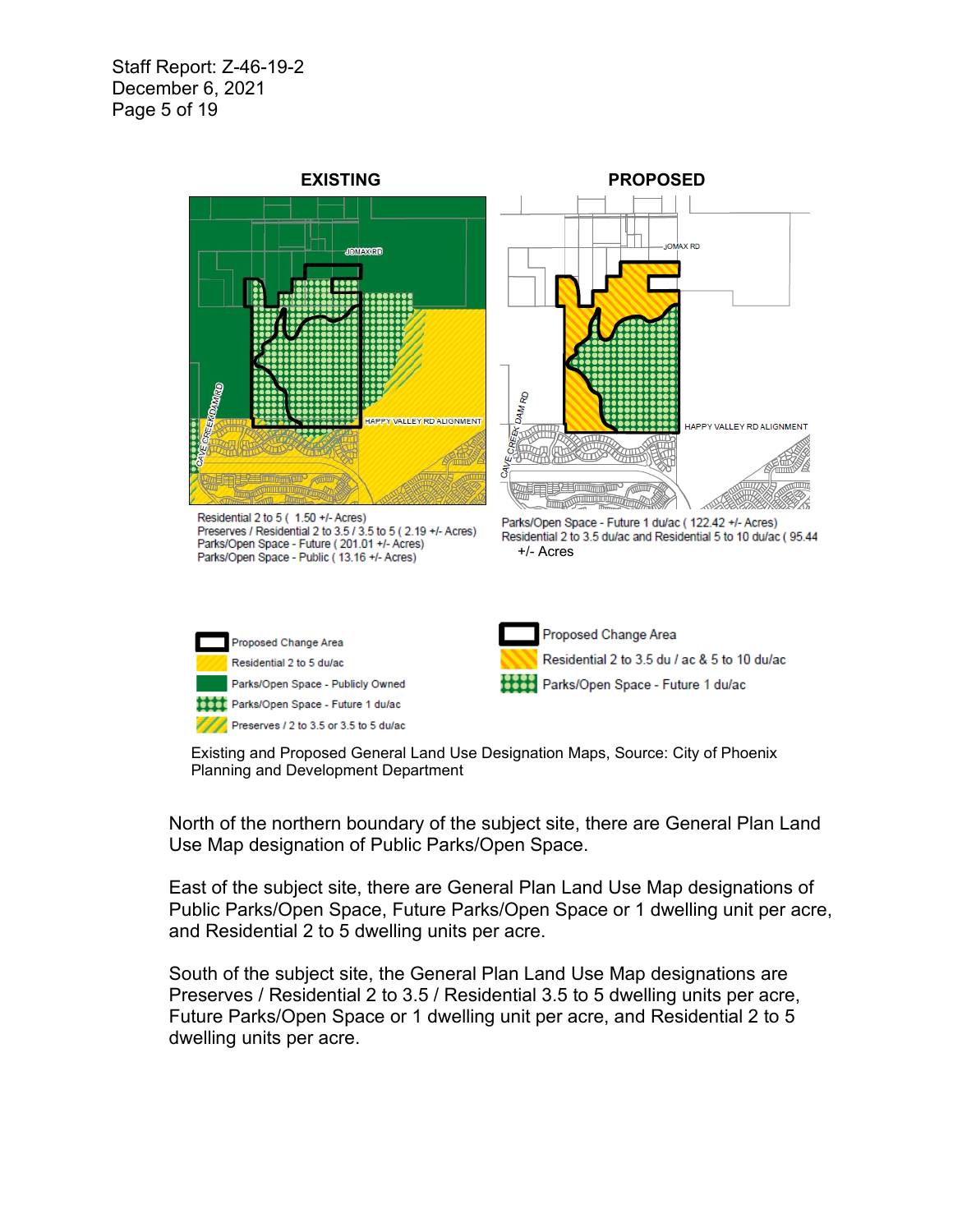West of the subject is designated as Public Parks/Open Space. A small portion west of the site and part of the Hillstone North subdivision is designated Residential 2 to 5 dwelling units per acre.

This PUD Development Narrative proposes single-family and multifamily uses that vary between 3 and 6 dwelling units per acre. Thus, the proposal is consistent with the requested General Plan Land Use Map designation of Future Parks/Open Space or 1 dwelling unit per acre and Residential 2 to 3.5 dwelling units per acre / Residential 5 to 10 dwelling units per acre.

## EXISTING CONDITIONS & SURROUNDING ZONING

3. The subject site is currently vacant, but used for various recreational activities and zoned S-1 (Ranch or Farm Residence). The surrounding zoning and land uses are as follows:



Aerial Sketch Map, Source: City of Phoenix Planning and Development Department

# **NORTH**

North of the northern boundary of the subject site is the Cave Buttes Recreation Area, a park that is overseen by the Maricopa County Flood Control District.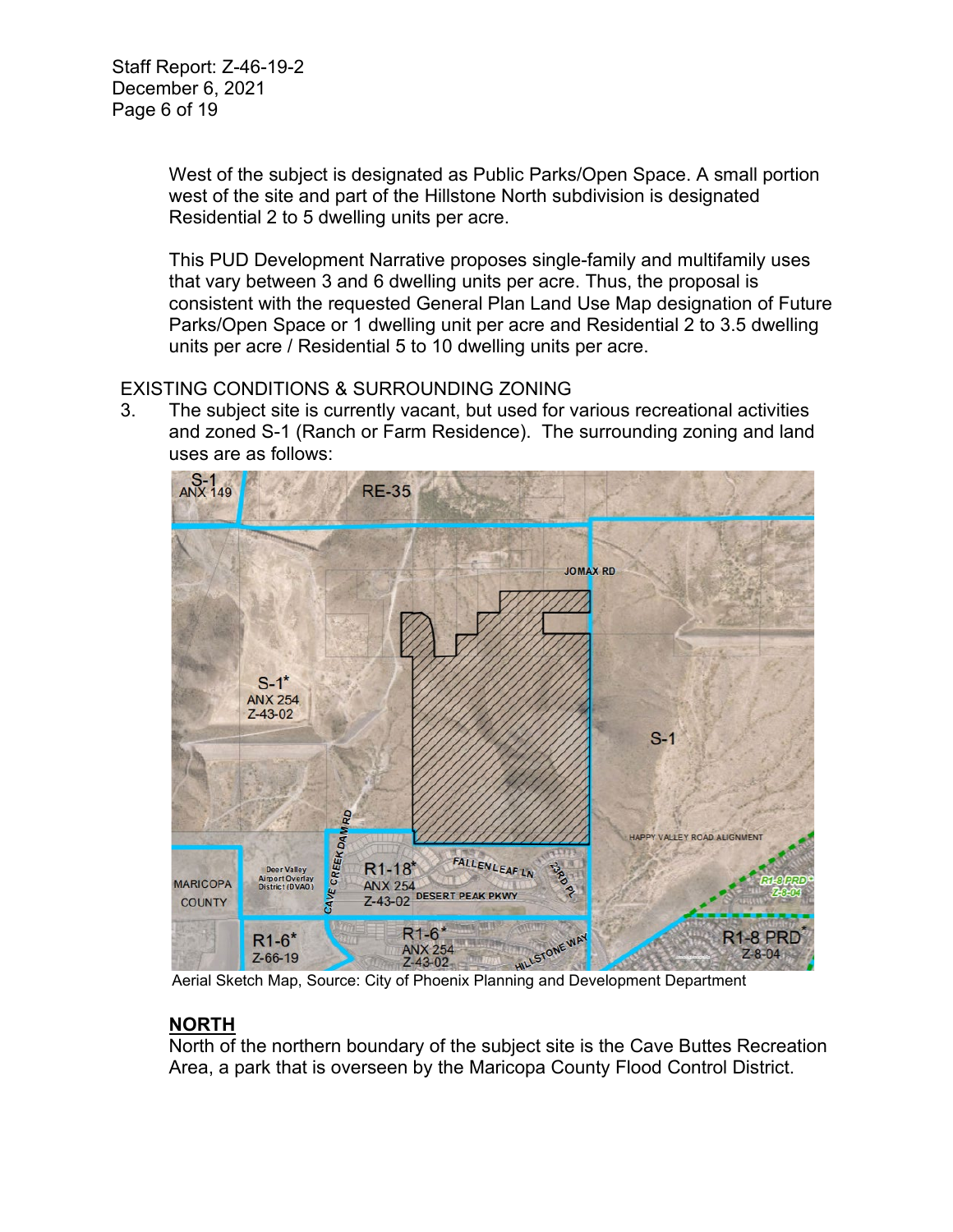Staff Report: Z-46-19-2 December 6, 2021 Page 7 of 19

> This area contains a number of dams that control flooding from the Cave Creek wash and adjacent tributaries. This area is zoned S-1.

## **EAST**

East of the subject site is a portion of Cave Buttes Recreation Area and vacant land that is owned by the Arizona State Land Department (AZSLD). This area is zoned

S-1.

## **SOUTH**

South of the subject site are single-family residential developments zoned R1- 18 and R1-6. The Hillstone North and Hillstone South subdivisions are subject to Rezoning Case No. Z-43-02.

## **WEST**

West of the subject sites is the Cave Buttes Recreation Area. The Cave Buttes Dam, a dry dam to prevent flooding in north Phoenix, is also located west of the subject site. This area is zoned S-1.

## AREA PLANS, OVERLAYS, AND INITATIVES

4. [North Land Use Plan](https://www.phoenix.gov/villagessite/Documents/pdd_pz_pdf_00087.pdf)

The project site is located within the boundaries of the North Land Use Plan. The North Land Use Plan was created in 1997 with the purpose of establishing growth patterns while preserving the desert landscape and character of the area. The plan recognizes the importance that the rural character and lifestyle play in determining appropriate land use densities. The North Land Use Plan designates this site as Residential 2 to 5



North Land Use Plan Map, Source: City of Phoenix Planning and Development Department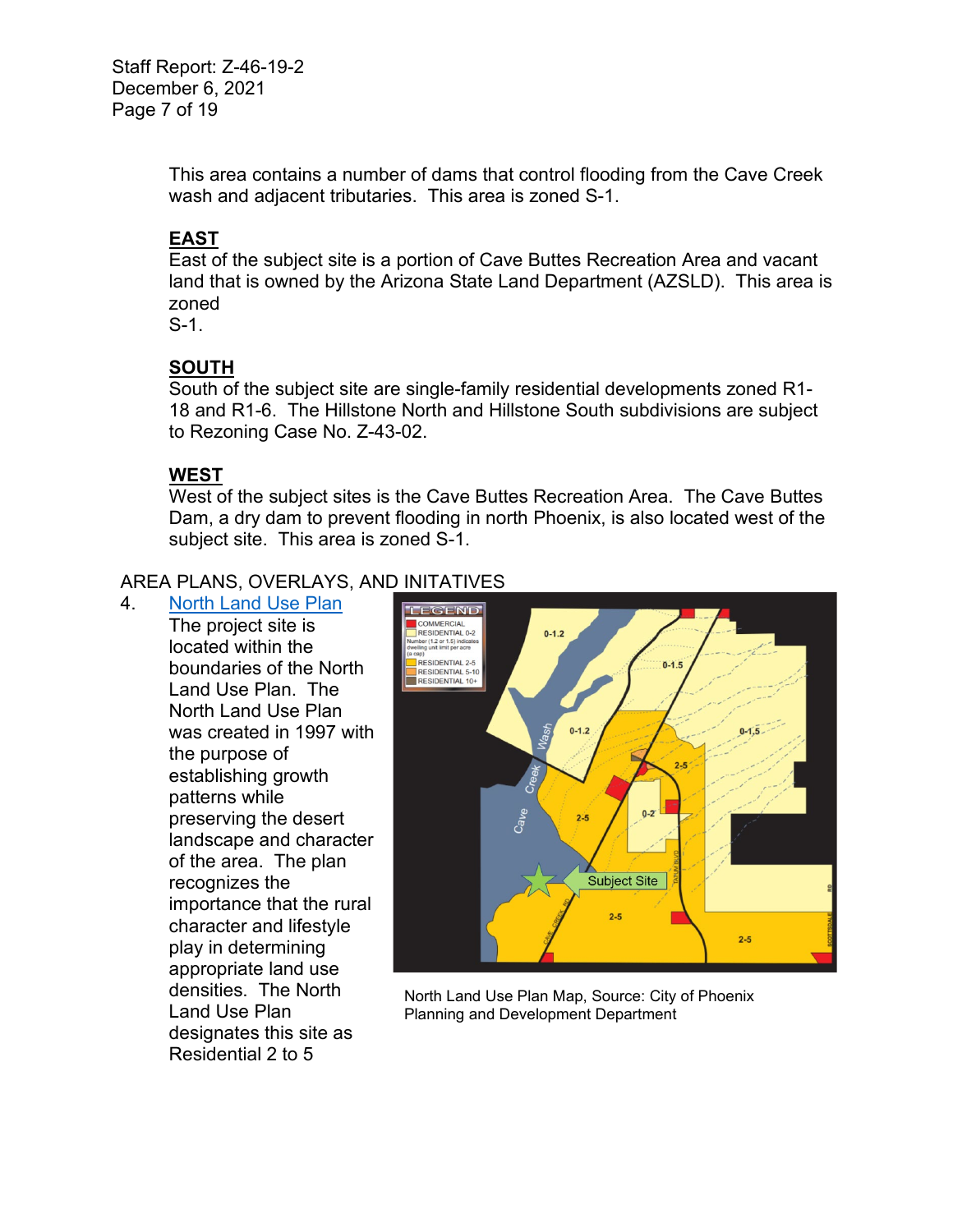dwelling units per acre. The proposed site will have a maximum of 250 units across the 95-acre developable portion of the site to ensure compatibility with the character of the North Land Use Plan.

The development also supports concepts in the North Land Use Plan by preserving Cave Creek Wash's natural flow and the surrounding desert environment.

5. [Sonoran Preserve Master Plan](https://www.phoenix.gov/parkssite/Documents/PKS_NRD/PKS_NRD_Sonoran_Preserve_1998_Plan.pdf)



North Study Area of the Sonoran Preserve Master Plan, Source: City of Phoenix Planning and Development Department

The subject site is within the North Study Area of the Sonoran Preserve Master Plan. The Sonoran Preserve Master Plan was approved by the City in 1998 with the goal of accommodating growth while preserving the Sonoran Desert. The PUD supports the overall goal of the Sonoran Preserve Master Plan through the donation of approximately 120 acres to the City's Parks and Recreation Department. This donation will provide recreational connectivity to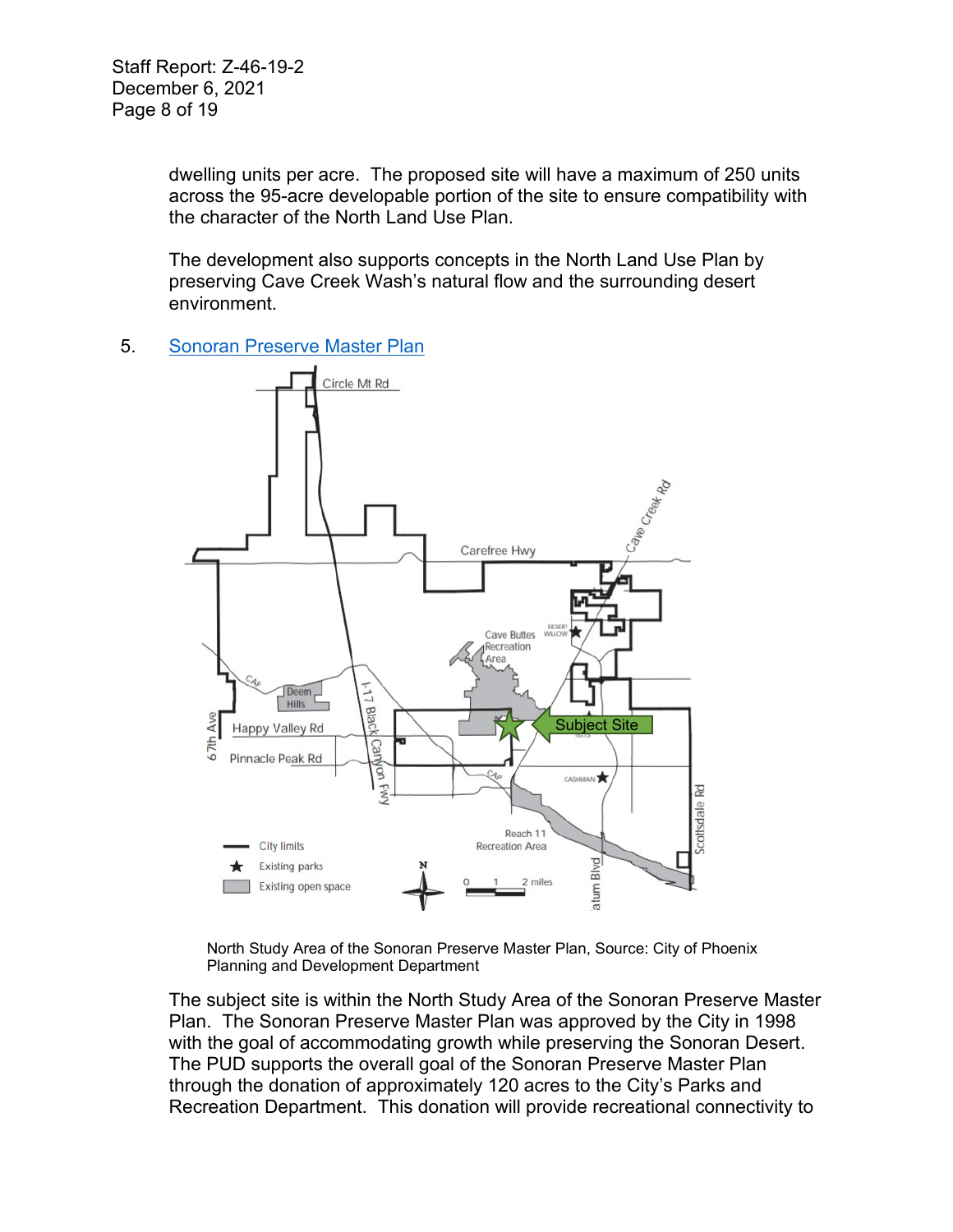Staff Report: Z-46-19-2 December 6, 2021 Page 9 of 19

> the Cave Buttes Recreation Area and surrounding preserve and park properties. The PUD will also preserve significant wash corridors and natural drainage systems and provide various recreational opportunities.

#### PUD PROPOSAL

- 6. The proposal was developed utilizing the Planned Unit Development zoning district. The PUD is intended to create a built environment that is superior to what is produced through conventional zoning districts and design guidelines. Using a collaborative and comprehensive approach, an applicant authors and proposes standards and guidelines that are tailored to the context of a site on a case by case basis. Where the PUD Development Narrative is silent on a requirement, the applicable Zoning Ordinance provisions will be applied.
- 7. **Land Use Plan:** The PUD proposes two land use concepts for the entire project site. Approximately 95 acres of the site are below the 20 percent hillside slope line and will be developed with a mix of single-family and multifamily residential, not to exceed 250 units. The remaining approximately 120 acres will be donated to the Parks and Recreation Department as an addition to the Phoenix Mountain Preserve or a desert park. Staff is recommending Stipulation No. 2 to ensure a minimum of 120 acres is donated by the landowner. The landowner will also work with the City of Phoenix Parks and Recreation Department regarding access to the donated portion of the site per Stipulation No. 3.



Conceptual Land Use Plan, Source: Hilgart Wilson

The conceptual plans included within the Development Narrative do not

depict street connections to the subject site, thus the Street Transportation Department is recommending Stipulation No. 4 for the developer to complete a Traffic Impact Study and Stipulation No. 5 to ensure the development adheres to the dedications and improvements as stipulated in the approved Traffic Impact Statement. The Street Transportation Department also recommended Stipulation No. 6, to ensure that the appropriate right-of-way, access, dedications and infrastructure are provided by the developer. Additionally, the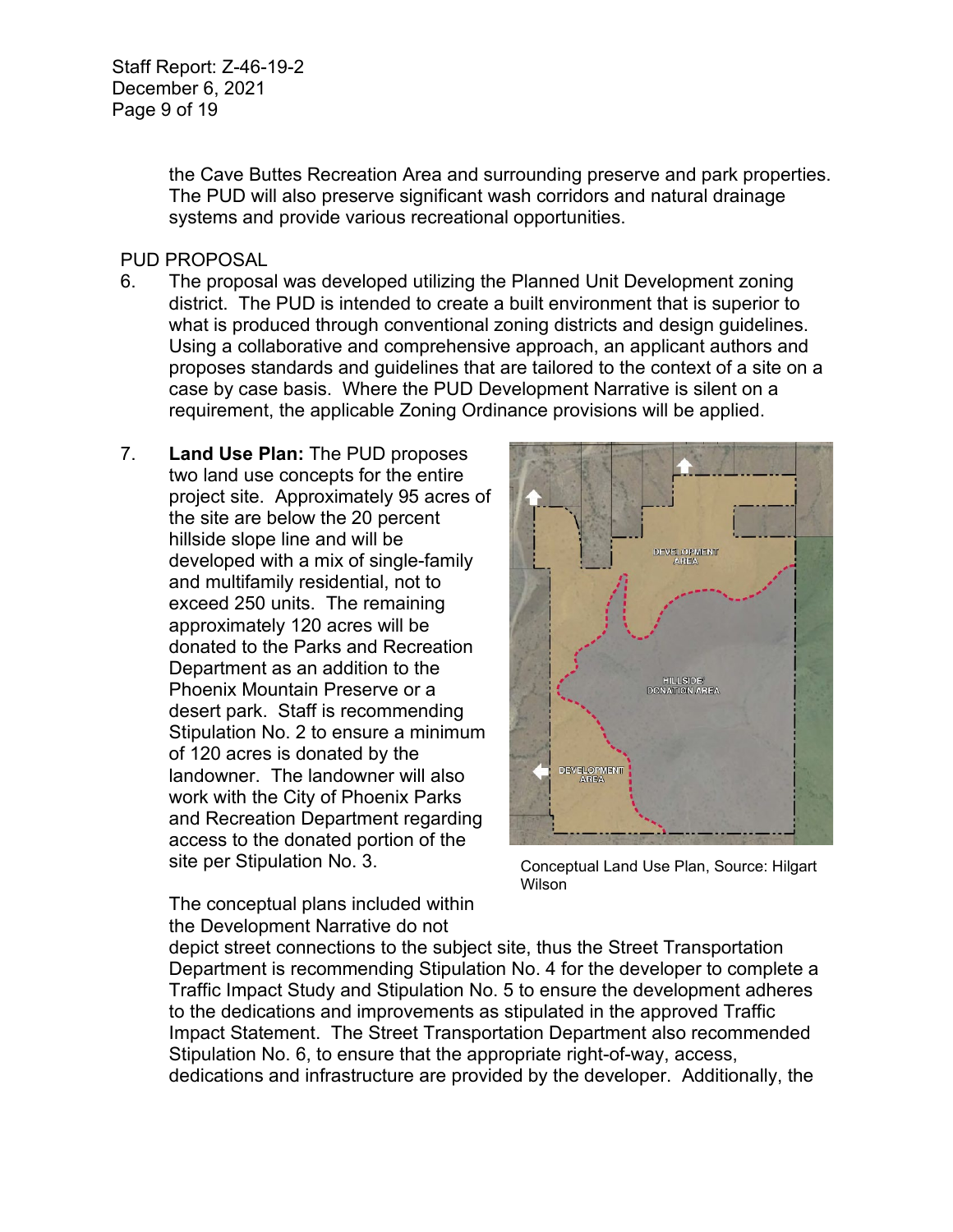Staff Report: Z-46-19-2 December 6, 2021 Page 10 of 19

> applicant is working with the Maricopa County Flood Control District on the necessary approvals that will allow access to the site.

- 8. **Permitted Uses:** The PUD proposes to allow detatched and attached singlefamily residential, multifamily residential, a residential model home complex, sales office, anad community garden. Temporary and accessory uses are to comply with their respective sections in the Phoenix Zoning Ordinance.
- 9. **Development Standards:** The PUD sets forth several development standards that only apply to the non-hillside areas of the PUD. All other areas of the PUD will be subject to all Hillside Development Standards of the Zoning Ordinance, which would override any of the PUD standards where conflicts arise.

Below is a summary of the development standards proposed in the PUD development narrative for single-family detached, single-family attached, and multifamily residential development, which can be found on pages 10 through 12 of the PUD Development Narrative.

| SINGLE-FAMILY DETACHED DEVELOPMENT STANDARDS                                                  |                                                                                                                                                                                                                              |  |
|-----------------------------------------------------------------------------------------------|------------------------------------------------------------------------------------------------------------------------------------------------------------------------------------------------------------------------------|--|
|                                                                                               | <b>PUD STANDARD</b>                                                                                                                                                                                                          |  |
| <b>Dwelling Unit Density</b><br>(Maximum)                                                     | 3.0 dwelling units per acre                                                                                                                                                                                                  |  |
| Minimum Perimeter<br><b>Building Setbacks</b>                                                 | Public or Private Street (front, rear, or side): 15 feet<br>(in addition to landscape setback);<br>Property line (rear): 15 feet (1 story), 20 feet (2 story);<br>Property line (side): 10 feet (1 story), 15 feet (2 story) |  |
| Minimum Building<br>Setback adjacent to<br>future and<br>existing/dedicated<br>preserve areas | 50 feet                                                                                                                                                                                                                      |  |
| Interior Building Setbacks (Minimum)                                                          |                                                                                                                                                                                                                              |  |
| Front                                                                                         | 10 feet                                                                                                                                                                                                                      |  |
| Non-Street<br>Side                                                                            | 5 feet                                                                                                                                                                                                                       |  |
| <b>Street Side</b>                                                                            | 10 feet                                                                                                                                                                                                                      |  |
| Rear                                                                                          | 5 feet                                                                                                                                                                                                                       |  |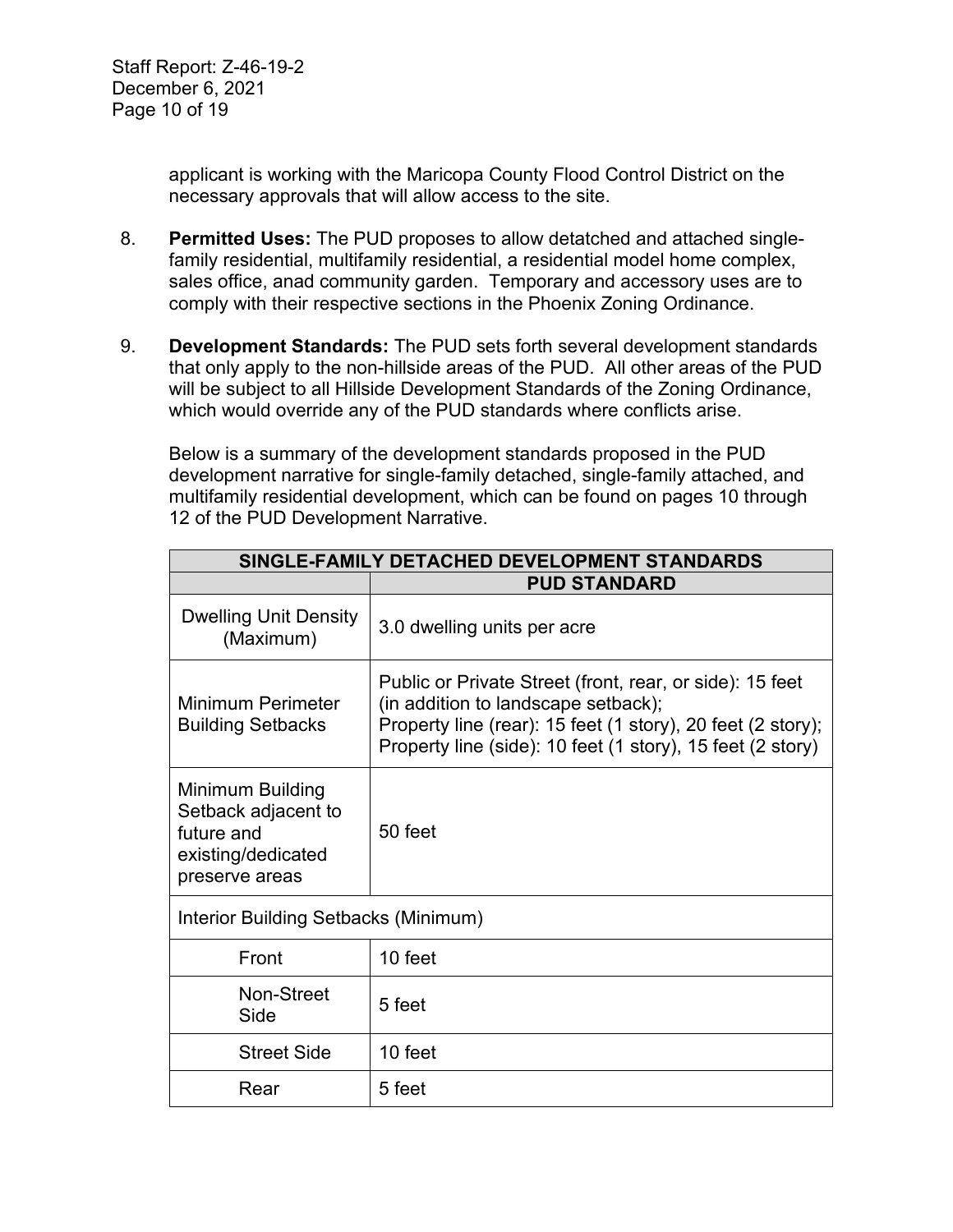| <b>Maximum Building</b><br>Height | 2 stories and 30 feet |
|-----------------------------------|-----------------------|
|-----------------------------------|-----------------------|

| SINGLE-FAMILY ATTACHED DEVELOPMENT STANDARDS                                                  |                                                                                                                                                                                |  |
|-----------------------------------------------------------------------------------------------|--------------------------------------------------------------------------------------------------------------------------------------------------------------------------------|--|
|                                                                                               | <b>PUD STANDARD</b>                                                                                                                                                            |  |
| <b>Dwelling Unit Density</b><br>(Maximum)                                                     | 3.0 dwelling units per acre                                                                                                                                                    |  |
| <b>Minimum Perimeter</b><br><b>Building Setbacks</b>                                          | 20 feet adjacent to a public or private street (this area<br>to be in common ownership unless lots front on the<br>perimeter street);<br>15 feet adjacent to the property line |  |
| Minimum Building<br>Setback adjacent to<br>future and<br>existing/dedicated<br>preserve areas | 50 feet                                                                                                                                                                        |  |
| Interior Building Setbacks (Minimum)                                                          |                                                                                                                                                                                |  |
| Front                                                                                         | 10 feet                                                                                                                                                                        |  |
| Non-Street<br>Side                                                                            | 5 feet, 0 feet for attached dwelling units                                                                                                                                     |  |
| <b>Street Side</b>                                                                            | 10 feet                                                                                                                                                                        |  |
| Rear                                                                                          | 5 feet                                                                                                                                                                         |  |
| <b>Maximum Building</b><br>Height                                                             | 2 stories and 30 feet                                                                                                                                                          |  |

| MULTIFAMILY DEVELOPMENT STANDARDS                    |                                                                                                                                                                                |
|------------------------------------------------------|--------------------------------------------------------------------------------------------------------------------------------------------------------------------------------|
|                                                      | <b>PUD STANDARD</b>                                                                                                                                                            |
| <b>Dwelling Unit Density</b><br>(Maximum)            | 6.0 dwelling units per acre                                                                                                                                                    |
| <b>Minimum Perimeter</b><br><b>Building Setbacks</b> | 20 feet adjacent to a public or private street (this area<br>to be in common ownership unless lots front on the<br>perimeter street);<br>15 feet adjacent to the property line |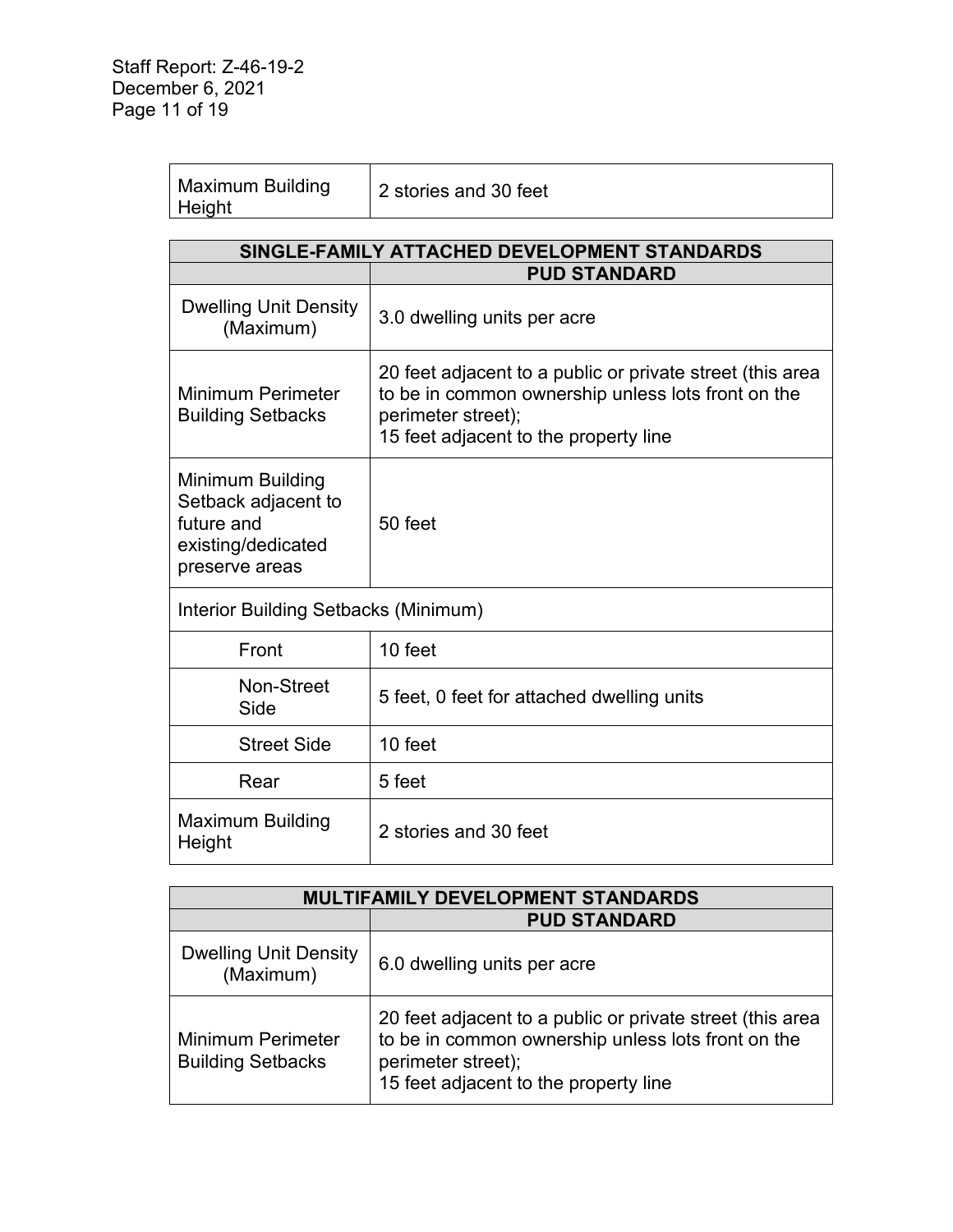| Minimum Building<br>Setback adjacent to<br>future and<br>existing/dedicated<br>preserve areas | 50 feet                            |
|-----------------------------------------------------------------------------------------------|------------------------------------|
| Interior Building Setbacks (Minimum)                                                          |                                    |
| Front                                                                                         | 20 feet                            |
| Non-Street<br>Side                                                                            | 0 feet for attached dwelling units |
| <b>Street Side</b>                                                                            | 10 feet                            |
| Rear                                                                                          | 0 feet                             |
| <b>Maximum Building</b><br>Height                                                             | 2 stories and 30 feet              |

The proposed development standards allow for various types of residential development, while providing enhanced perimiter building setbacks to ensure that there are appropriate transitions from the site's developable areas to surrounding parcels.

10. **Landscape Standards:** The PUD outlines landscaping standards that exceed the requirements contained in the Zoning Ordinance. The proposed landscape standards are intended to create a robust vegetative shade cover along the streetscapes and throughout the development. In all developable areas, a 20 foot average, 15-foot minimum landscape setback shall be established adjacent to public and private perimeter streets. A 15-foot average, 10-foot minimum landscape setback will be provided along all other public and private streets. Additionally, all trees within the development will have a minimum caliper size of two inches. Below are a summary of the proposed landscape standards. Perimeter common landscape setbacks are addressed on pages 10 through 12 of the PUD Development Narrative and all other landscape standards can be found on pages 12 through 15 of the PUD Development Narrative.

| <b>LANDSCAPE STANDARDS</b>            |                                                                                                                                                              |
|---------------------------------------|--------------------------------------------------------------------------------------------------------------------------------------------------------------|
|                                       | <b>PUD STANDARD</b>                                                                                                                                          |
| Perimeter common<br>landscape setback | Adjacent to public or private perimeter streets:<br>20-foot average and 15-foot minimum<br>(does not apply to lots/units fronting onto<br>perimeter streets) |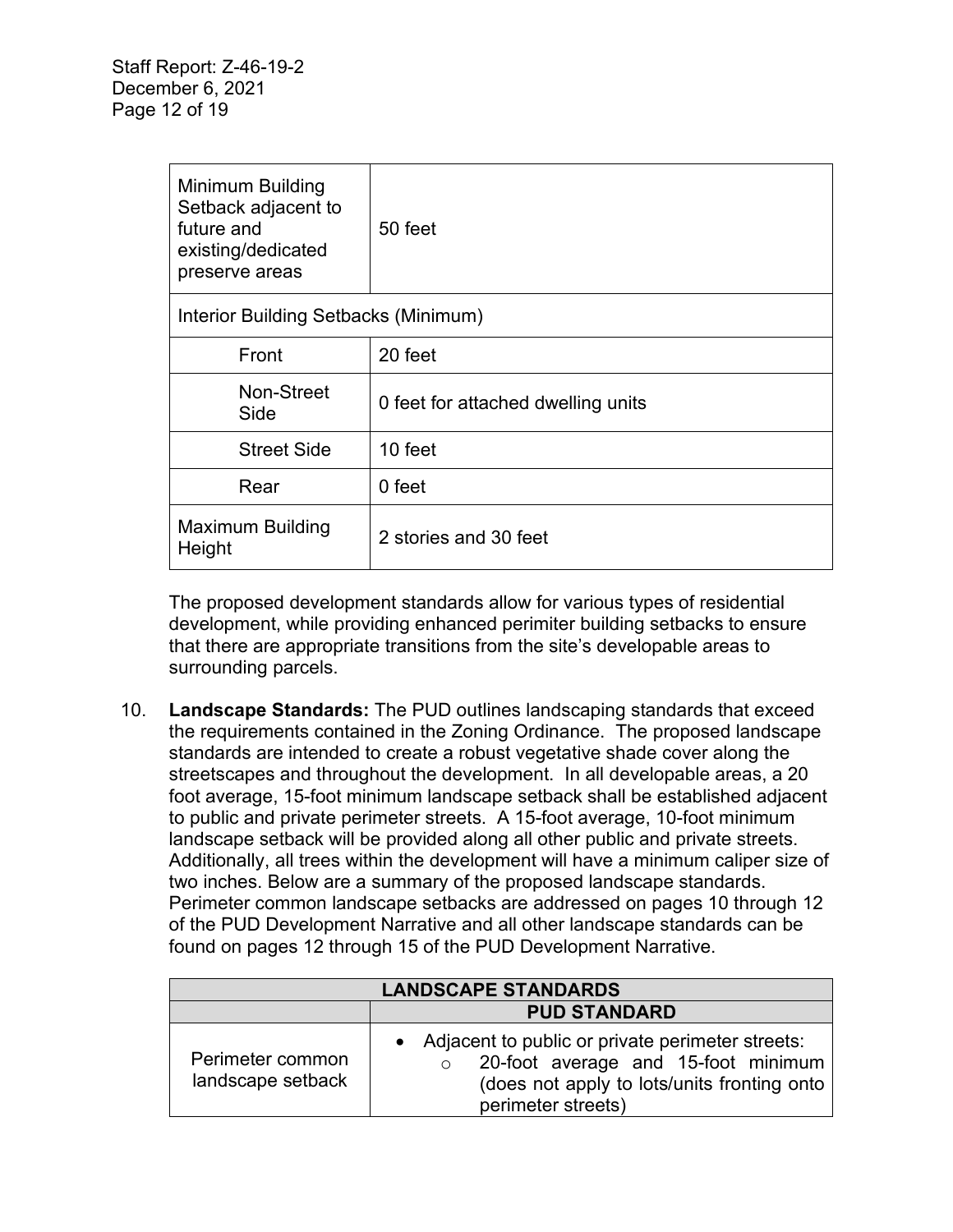| <b>Streetscape</b> | • A landscaped setback shall be established and<br>maintained along all public or private street<br>frontages:<br>15-foot average and 10-foot minimum<br>• Planting Quantity:<br>One tree for every 20 feet of street<br>$\circ$<br>frontage<br>5 shrubs shall be planted for each tree<br>$\circ$<br>• Planting Size:<br>Trees shall have a minimum 2 inch caliper<br>• Additional requirements for landscaping located<br>within the rights-of-way:<br>Turf is prohibited<br>$\circ$ |
|--------------------|----------------------------------------------------------------------------------------------------------------------------------------------------------------------------------------------------------------------------------------------------------------------------------------------------------------------------------------------------------------------------------------------------------------------------------------------------------------------------------------|
|                    |                                                                                                                                                                                                                                                                                                                                                                                                                                                                                        |

- 11. **Design Guidelines:** The PUD sets forth an extensive list of design requirements for building architecture and design features. These standards and design features ensure that a high-quality development is provided on site. Standards for single-family building design include four sided architecture, separation of identical elevations or floorplans, reduction of garage dominance on the streetscape, varied front yard setbacks, limitation on the percentage of stucco, and recessed or pop-out windows. Standards for multifamily building design inlcude architectural articulation, provision of weather protection at entrances and exits, consistent building design and character, screening of mechanical equipment, and complementary colors and materials.
- 12. **Amenities:** The PUD proposes amenities throughout open space areas including, but not limited to, ramadas, seating areas, picnic benches, and a playgound. The PUD also proposes access to mountain preserves though a pedestrian network and a maximum of three access sites to the donated portion of the site. Additionally, a minimum of 5 percent of the developable area shall be dedicated open space, not inclusive of the donated portion of the site.
- 13. **Signage:** Signs within the PUD will comply with Section 705 of the Zoning Ordinance. Additionally, all permanent signs with be compatible with the design of other buildings regarding syle, materials, textures, colors, and landscape elements. The site will also provide entry monument signs, which will include a minimum of 150 square feet of landscaping.

## CITYWIDE STUDIES AND POLICIES

#### 14. **Tree and Shade Master Plan**

The Tree and Shade Master Plan has a goal of treating the urban forest as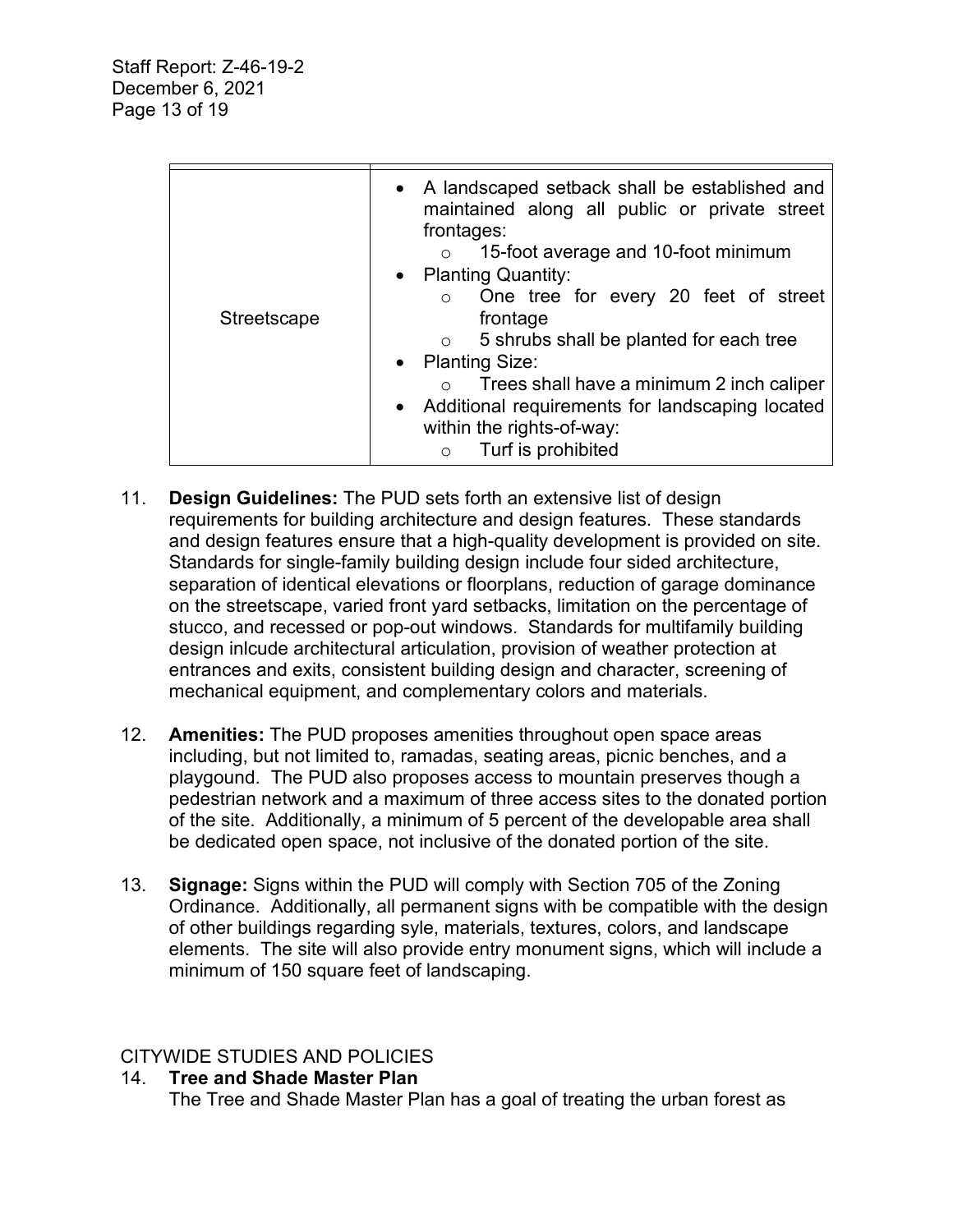Staff Report: Z-46-19-2 December 6, 2021 Page 14 of 19

> infrastructure to ensure trees are an integral part of the City's planning and development process. Sidewalks on street frontages should be detached from the curbs to allow trees to be planted on both sides of the sidewalk to provide thermal comfort for pedestrians and to reduce the urban heat island effect. The proposed PUD narrative includes standards for large tree plantings along street frontages, throughout landscape areas, pedestrian pathways, and public sidewalks. The landscaping standards in the PUD will provide significant shade for pedestrians and will help reduce the urban heat island effect wihin the development and in the greater Desert View area.

#### 15. **Complete Streets Guiding Principles**

In 2014, the City of Phoenix City Council adopted the Complete Streets Guiding Principles. The principles are intended to promote improvements that provide an accessible, safe, connected transportation system to include all modes, such as bicycles, pedestrians, transit, and vehicles. The proposed PUD sets forth standards that will improve the pedestrian environment, including detached sidewalks, tree shade cover, and shaded pedestrian amenity areas.

## 16. **Comprehensive Bicycle Master Plan**

The City of Phoenix adopted the Comprehensive Bicycle Master Plan in 2014 to guide the development of its Bikeway System and supportive infrastructure. The Development Narrative states that an extensive pedestrian network of walking and bicycle paths will be available for resident use in order to create a sustainable and inviting community. The paths will connect residents to internal and external open space areas and will be a minimum of five feet to accommodate pedestrians and bicycle users.

#### 17. **Housing Phoenix**

In June 2020, the Phoenix City Council approved the Housing Phoenix Plan. This plan contains policy initiatives for the development and preservation of housing with a vision of creating a stronger and more vibrant Phoenix through increased housing options for residents at all income levels and family sizes. Phoenix's rapid population growth and housing underproduction has led to a need for over 163,000 new housing units. Current shortages of housing supply relative to demand are a primary reason why housing costs are increasing. The proposed development will provide a maximum of 250 units, which will be a mix of single-family and multifamily units. These proposed units support the Housing Phoenix Plan's goal of preserving or creating 50,000 housing units by 2030 and contributes to a variety of housing types that will address the supply shortage.

#### 18. **Zero Waste PHX**

The City of Phoenix is committed to its waste diversion efforts and has set a goal to become a zero waste city, as part of the City's overall 2050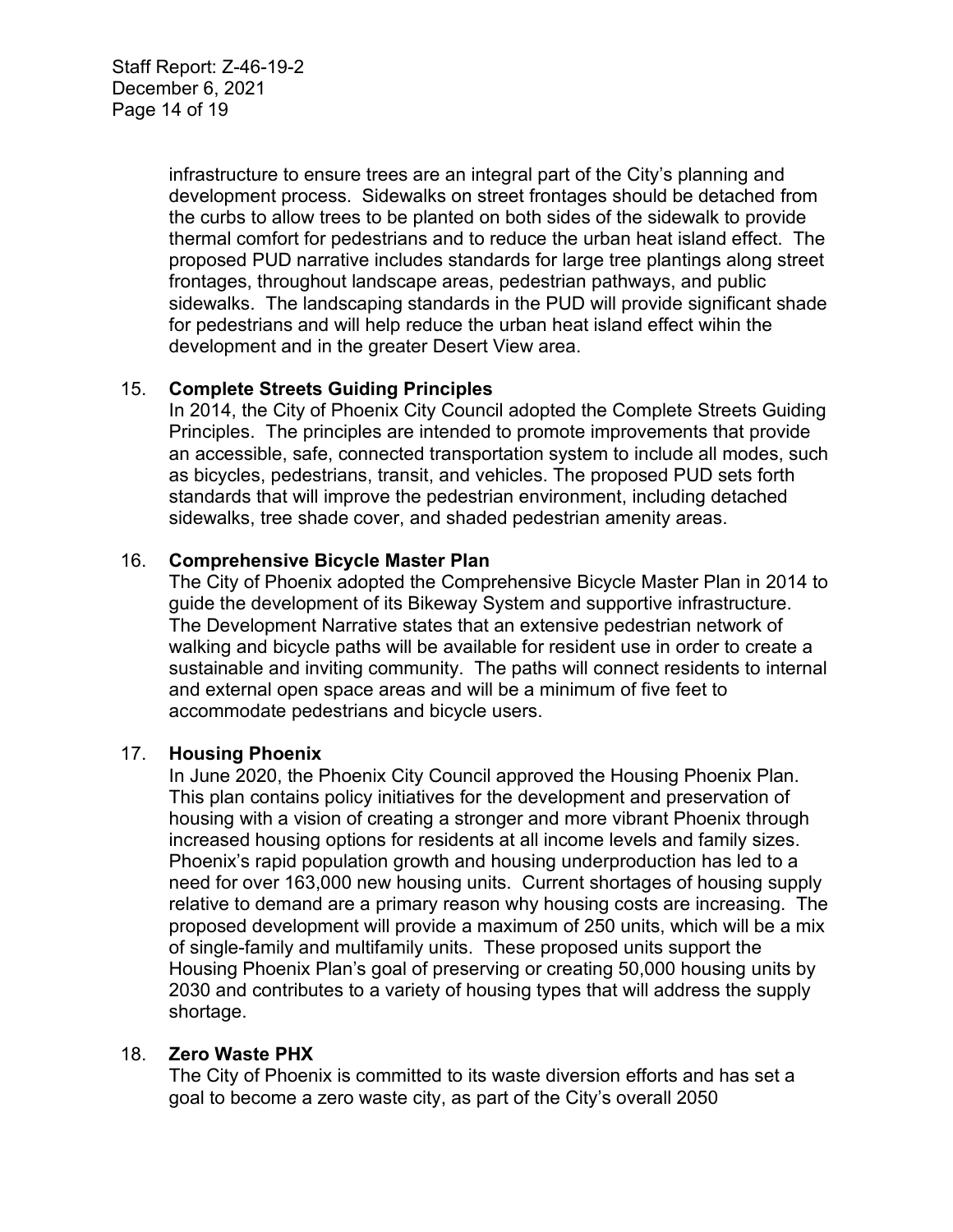Environmental Sustainability Goals. One of the ways Phoenix can achieve this is to improve and expand its recycling and other waste diversion programs. Section 716 of the Phoenix Zoning Ordinance establishes standards to encourage the provision of recycling containers for multifamily, commercial, and mixed use developments meeting certain criteria. The Development Narrative states that recycling collection areas will be identified on the site plan when the site plan is submitted for site plan review.

## COMMUNITY INPUT SUMMARY

19. At the time the staff report was written, staff had not received any community correspondence regarding this request.

## INTERDEPARTMENTAL COMMENTS

- 20. The Parks and Recreation Department provided comments pertaining to the conveyance of 120 acres to the City of Phoenix as a desert park and/or mountain preserve. Additionally, the 120 acre area shall have a maximum of three access sites. This is addressed in Stipulation Nos. 2 and 3.
- 21. The Street Transportation Department provided the following comments:
	- The developer is required to complete a Traffic Impact Study to the City for the development. Additionally, the development shall adhere to the dedications and improvements as stipulated in the Traffic Impact Study. This is addressed in Stipulation Nos. 4 and 5.
	- The development shall secure the necessary approvals and permits to construct a private roadway to service the development. Additionally, the developer shall dedicate the necessary easements for public ingress and egress, solid waste, emergency access, and utilities. This is addressed in Stipulation No. 6.
- 22. The Water Services Department commented that the closest water and sewer mains are within Jomax Road and Cave Creek Road and extensions will be required at the time of development. The Department stated that depending on the timing for the development, there may or may not be available sewer capacity to serve this project. The Department noted that capacity is a dynamic condition that can change over time due to a variety of factors and the City is only able to provide assurance of water and sewer capacity at the time of preliminary site plan approval.
- 23. The Floodplain Management Division of the Public Works Department has indicated that the parcel is located in a Special Flood Hazard Area (SFHA), as designated by the Federal Emergency Management Agency (FEMA). The division indicated that the lowest floor of all structures constructed in the SFHA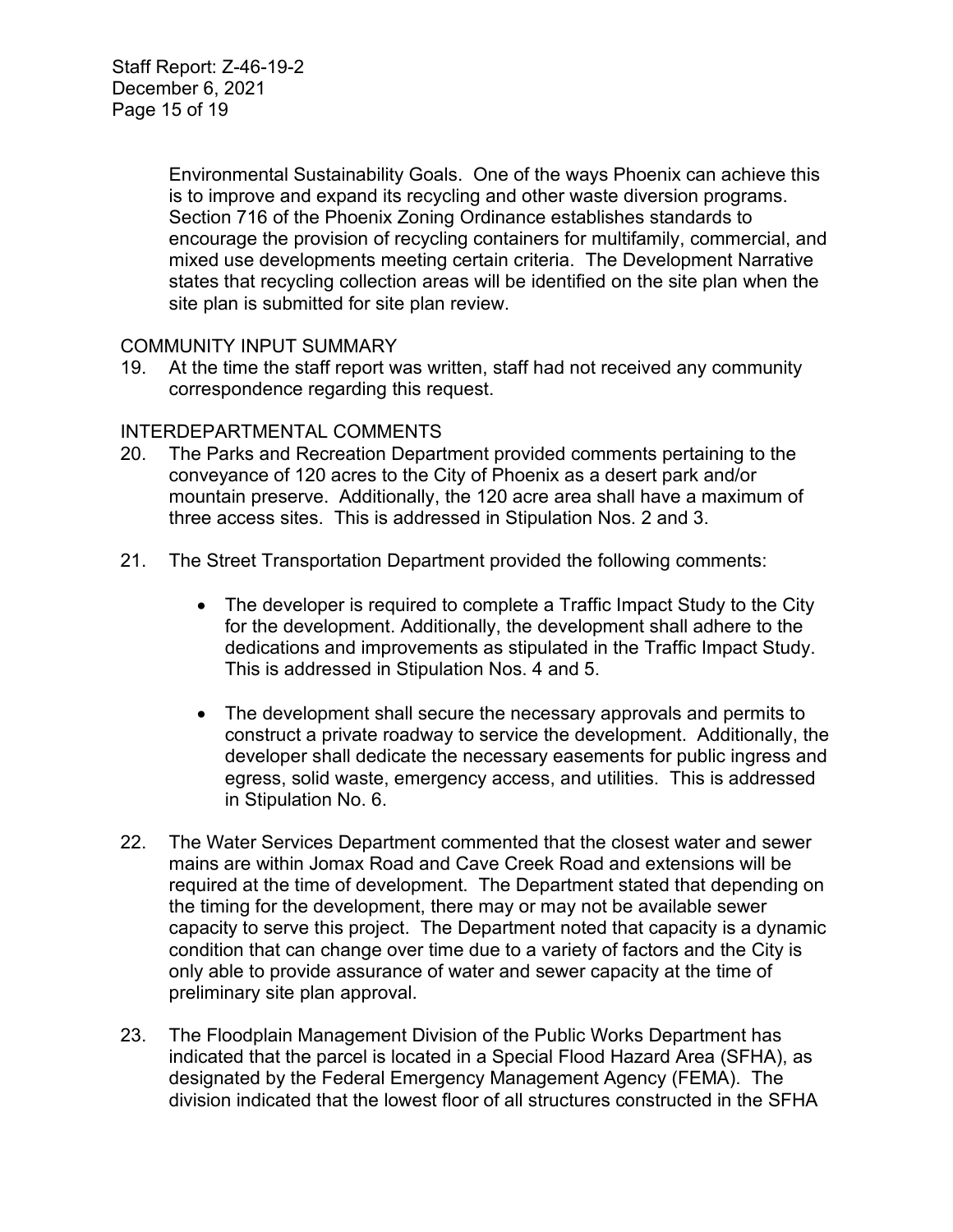shall be a minimum of one foot above the Base Flood Elevation (BFE). The lowest adjacent grade to the structure must be a minimum of at or above the BFE. Additionally, no basements are allowed in residential structures located in a SFHA.

24. The Fire Department indicated that they do not anticipate any problems with the referenced case. Additionally, site and buildings shall comply with the Phoenix Fire Code. The current water supply is also unknown, but will be required to meet fire flow requirements.

## **OTHER**

- 25. The site is located in a larger area identified as being archaeologically sensitive. If further review by the City of Phoenix Archaeology Office determines the site and immediate area to be archaeologically sensitive, and if no previous archaeological projects have been conducted within this project area, it is recommended that archaeological Phase I data testing of this area be conducted. Phase II archaeological data recovery excavations may be necessary based upon the results of the testing. A qualified archaeologist must make this determination in consultation with the City of Phoenix Archaeologist. In the event archaeological materials are encountered during construction, all ground disturbing activities must cease within a 33-foot radius of the discovery and the City of Phoenix Archaeology Office must be notified immediately and allowed time to properly assess the materials. This is addressed in Stipulation Nos. 7 through 9.
- 26. The developer shall provide a hydraulic/hydrologic analysis of offsite storm water flows, when present, at the time of preliminary site plan submittal for verification of required infrastructure regarding lot space and density.
- 27. Development and use of the site are subject to all applicable codes and ordinances. Zoning approval does not negate other ordinance requirements. Other formal action such as, but not limited to, zoning adjustments and abandonments, may be required.

#### **Findings**

- 1. The proposed PUD will donate a minimum of 120 acres to the Parks and Recreation Department as an addition to the Phoenix Mountain Preserve and/or a desert park. The development includes standards to ensure appropriate transitions from the donated area to adjacent uses.
- 2. The proposal balances the need for additional housing, while retaining and preserving the desert landscape, as outlined in the North Land Use Plan and Sonoran Preserve Master Plan.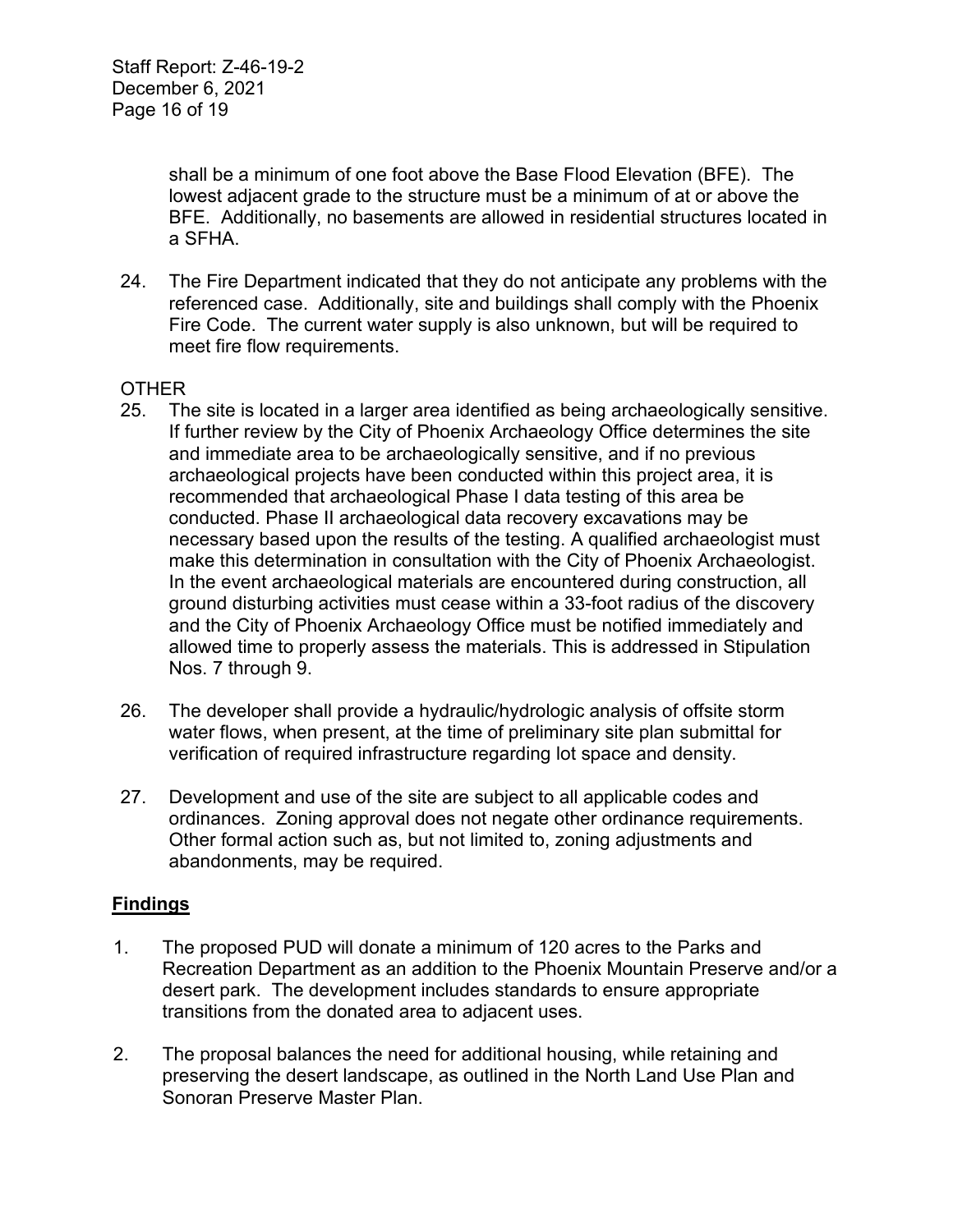3. The proposal includes several development standards, such as increased tree caliper, edge conditions, and setbacks, and design guidelines that exceed conventional Zoning Ordinance standards.

## **Stipulations**

- 1. An updated Development Narrative for the Sendero Foothills PUD reflecting the changes approved through this request shall be submitted to the Planning and Development Department within 30 days of City Council approval of this request. The updated Development Narrative shall be consistent with the Development Narrative date stamped November 29, 2021, as modified by the following stipulations:
	- a. Front Cover: Revise submittal date information on the cover page as follows: 1st Submittal: August 8, 2019 2nd Submittal: February 19, 2021 3rd Submittal: August 16, 2021 4th Submittal: November 2, 2021 Hearing Draft: November 29, 2021 City Council Adopted: TBD
	- b. Update the narrative to reflect a site acreage of 217.86 acres.
	- c. Page 10, Section D.1, Development Standards: Add the following under the second paragraph:
		- Maximum dwelling units for the overall PUD area: 250
		- Development will be restricted to slopes of 20% or less
	- d. Page 15, Section D.2.iv: Increase live coverage to 75% to be consistent with the live coverage standards for single-family and multifamily development.
	- e. Page 17, Section E.2, Site Design: Add the following language, "j. Walkways and trails shall be wide enough, five-foot minimum, to accommodate both pedestrians and bicycle users."
- 2. Prior to the issuance of Final Site Plan approval, the landowner shall convey 120 acres (or an area mutually agreed by the city and the owner) of hillside land selected by the City of Phoenix and located in the area as depicted as Tract A of the final plat, to the City of Phoenix for use as a City of Phoenix desert park and/or mountain preserve.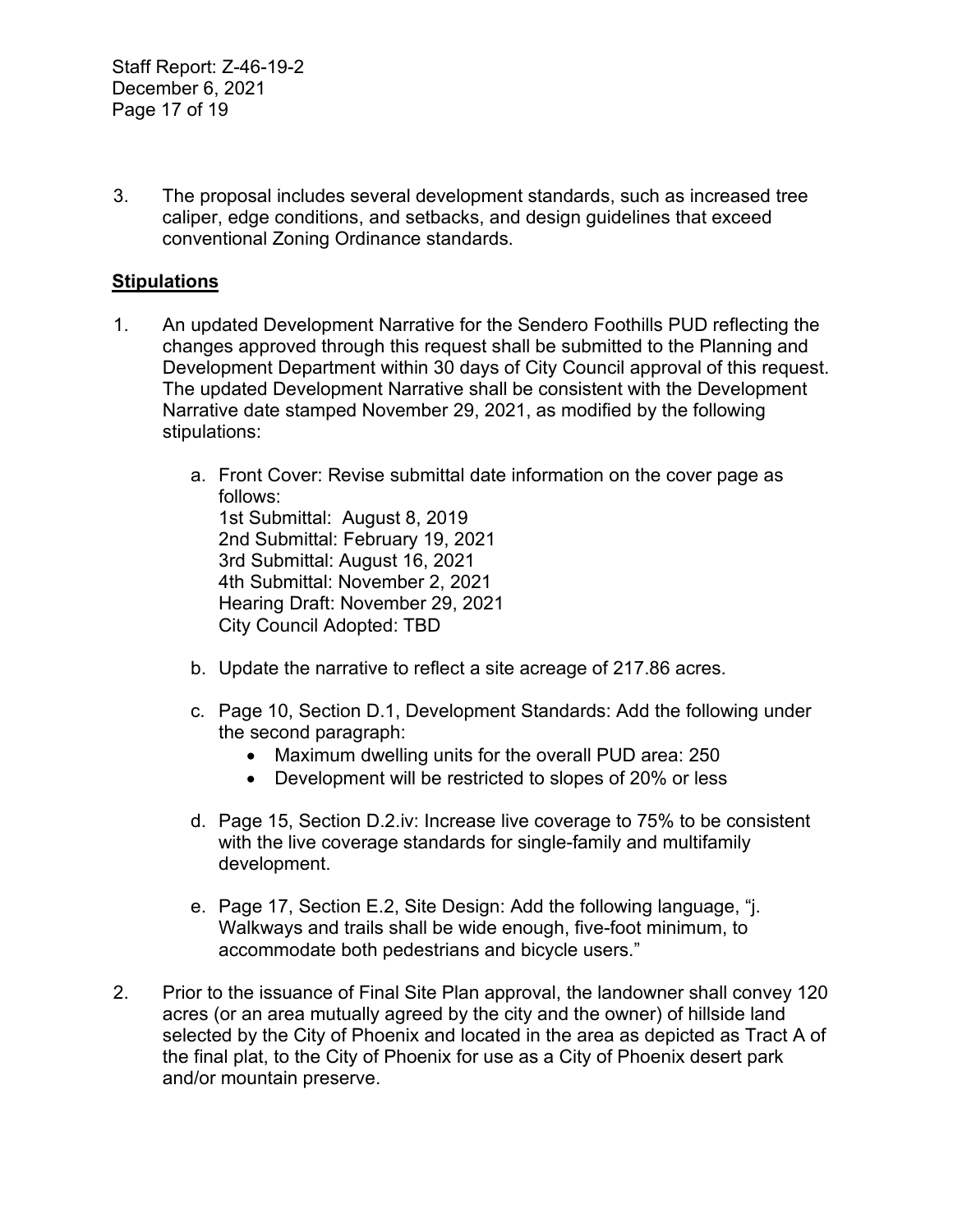- 3. The landowner shall work with the City of Phoenix Parks and Recreation Department to determine a maximum of three access sites to the desert park or mountain preserve area prior to issuance of Final Site Plan approval. Access sites shall be located in mutually agreed upon locations by the City of Phoenix and the landowner and must be identified and delineated on the Final Site Plan.
- 4. The developer is required to complete a Traffic Impact Study. Preliminary site plan approval shall not be granted until the study has been approved by the Street Transportation Department.
- 5. The development shall adhere to the dedications and infrastructure improvements as stipulated in the approved Traffic Impact Study.
- 6. The developer shall provide the Planning and Development Department with proof of legal access between the development and a public right-of-way prior to final plat approval. This private access shall be sufficient to service a subdivision in accordance to the Subdivision Code in Chapter 32 of the City Code, as approved by the Planning and Development Department.
- 7. If determined necessary by the Phoenix Archaeology Office, the applicant shall conduct Phase I data testing and submit an archaeological survey report of the development area for review and approval by the City Archaeologist prior to clearing and grubbing, landscape salvage, and/or grading approval.
- 8. If Phase I data testing is required, and if, upon review of the results from the Phase I data testing, the City Archaeologist, in consultation with a qualified archaeologist, determines such data recovery excavations are necessary, the applicant shall conduct Phase II archaeological data recovery excavations.
- 9. In the event archaeological materials are encountered during construction, the developer shall immediately cease all ground-disturbing activities within a 33- foot radius of the discovery, notify the City Archaeologist, and allow time for the Archaeology Office to properly assess the materials.

#### **Writer**

Julianna Pierre December 6, 2021

#### **Team Leader**

Samantha Keating

#### **Exhibits**

Zoning sketch map Aerial sketch map